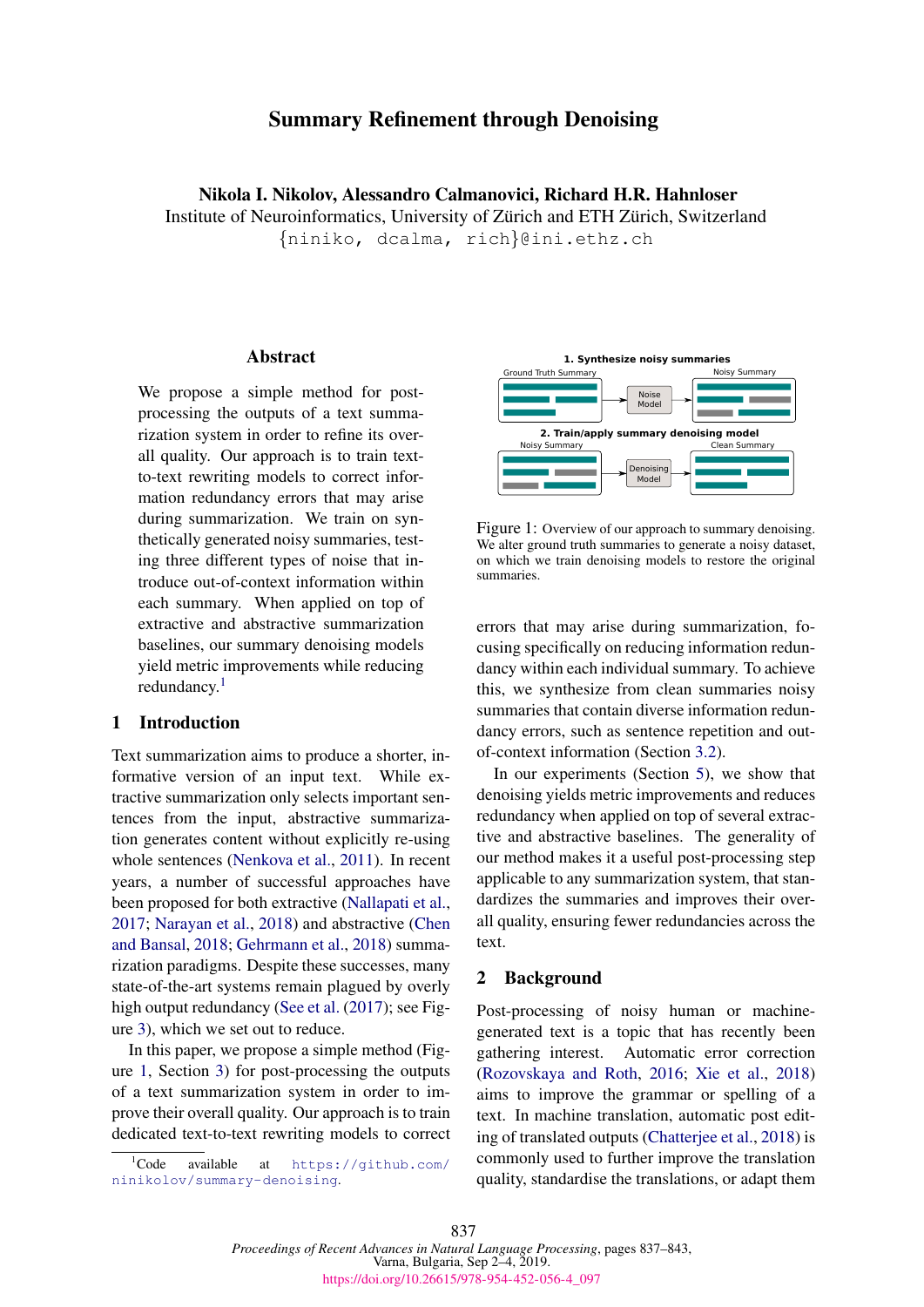to a different domain [\(Isabelle,](#page-6-9) [2007\)](#page-6-9).

In [\(Xie et al.,](#page-6-7) [2018\)](#page-6-7), authors synthesize grammatically incorrect sentences from correct ones using backtranslation [\(Sennrich et al.,](#page-6-10) [2016a\)](#page-6-10), which they use for grammar error correction. They enforce hypothesis variety during decoding by adding noise to beam search. Another work that is close to ours is [\(Fevry and Phang,](#page-6-11) [2018\)](#page-6-11), where authors introduce redundancy on the word level in order to build an unsupervised sentence compression system. In this work, we take a similar approach, but instead focus on generating information redundancy errors on the sentence rather than the word level.

#### <span id="page-1-0"></span>3 Approach

Our approach to summary refinement consists of two steps. First, we use a dataset of clean ground truth summaries to generate noisy summaries using several different types of synthetic noise. Second, we train text rewriting models to correct and denoise the noisy summaries, restoring them to their original form. The learned denoising models are then used to post-process and refine the outputs of a summarization system.

#### <span id="page-1-3"></span>3.1 Generating Noisy Summaries

To generate noisy datasets, we rely on an existing parallel dataset of articles and clean ground truth summaries  $S = \{s_0, ..., s_j\}$ . We iterate over each of the summaries and perturb them with noise, according to a *sentence noise distribution*  $p_{noise} = [p_0, p_1, ..., p_N]$ .  $p_{noise}$  defines the probability of adding noise to a specific number of sentences within each summary (from 0 up to a maximum of N noisy sentences), with  $\sum p_{noise} = 1$ .

For all experiments in this work, we use  $p_{noise} = [0.15, 0.85]$  in order to ensure consistency, meaning that ˜15% of our noisy summaries contain no noisy sentences, while ˜85% contain one noisy sentence. Initial experiments showed that distributions which enforce larger or smaller amounts of noise lead to stronger or weaker denoising effects. Our choice of noise distribution showed good results on the majority of systems that we tested; we leave a more rigorous investigation of the choice of distribution to future work.

In addition to adding noise, we generate 3 noisy summaries for each clean summary by picking multiple random sentences to noise. This step increases the dataset size while introducing variety.

#### <span id="page-1-1"></span>3.2 Types of Noise

We experiment with three simple types of noise, all of which introduce *information redundancy* into a summary. Our aim is to train denoising models that minimize repetitive or peripheral information within summaries.

Repeat picks random sentences from the summary and repeats them at the end. Repetition of phrases or even whole sentences is a problem commonly observed in text generation with RNNs [\(See et al.,](#page-6-5) [2017\)](#page-6-5), which motivates efforts to detect and minimize repetitions.

Replace picks random sentences from the summary, and replaces them with the closest sentence from the article. This type of noise helps the model to learn to *refine* sentences from the generated summaries, paraphrasing sentences when they are too long or contain redundant information.

Extra picks random sentences from the article, paraphrases them, and inserts them into the summary, preserving the order of the sentences as they appear in the article. With this type of noise, a model learns to delete sentences which are out of context or contain redundant information. To paraphrase the sentences, we use the sentence paraphrasing model from [\(Chen and Bansal,](#page-6-3) [2018\)](#page-6-3), trained on matching sentence pairs from the CNN/Daily Mail dataset.

Mixture mixes all the above noise types uniformly into a single dataset, keeping the same dataset size as for the individual noise types. With mixture, we explore whether the benefits of each noise type can be combined into a single model.

#### <span id="page-1-4"></span>4 Experimental Setup

**Dataset** We use the CNN/Daily Mail dataset<sup>[2](#page-1-2)</sup> [\(Hermann et al.,](#page-6-12) [2015\)](#page-6-12) of news articles and summaries in the form of bullet points, and follow the preprocessing pipeline from [\(Chen and Bansal,](#page-6-3) [2018\)](#page-6-3). We use the standard split of the dataset, consisting of 287k news-summary pairs for training and 13k pairs for validation. We follow Section [3.1](#page-1-3) to generate noisy versions of the datasets to be used during training. During testing, instead of clean summaries that contain noisy sentences, we input summaries produced by existing extractive or abstractive summarization systems.

<span id="page-1-2"></span><sup>2</sup>[https://github.com/abisee/](https://github.com/abisee/cnn-dailymail) [cnn-dailymail](https://github.com/abisee/cnn-dailymail)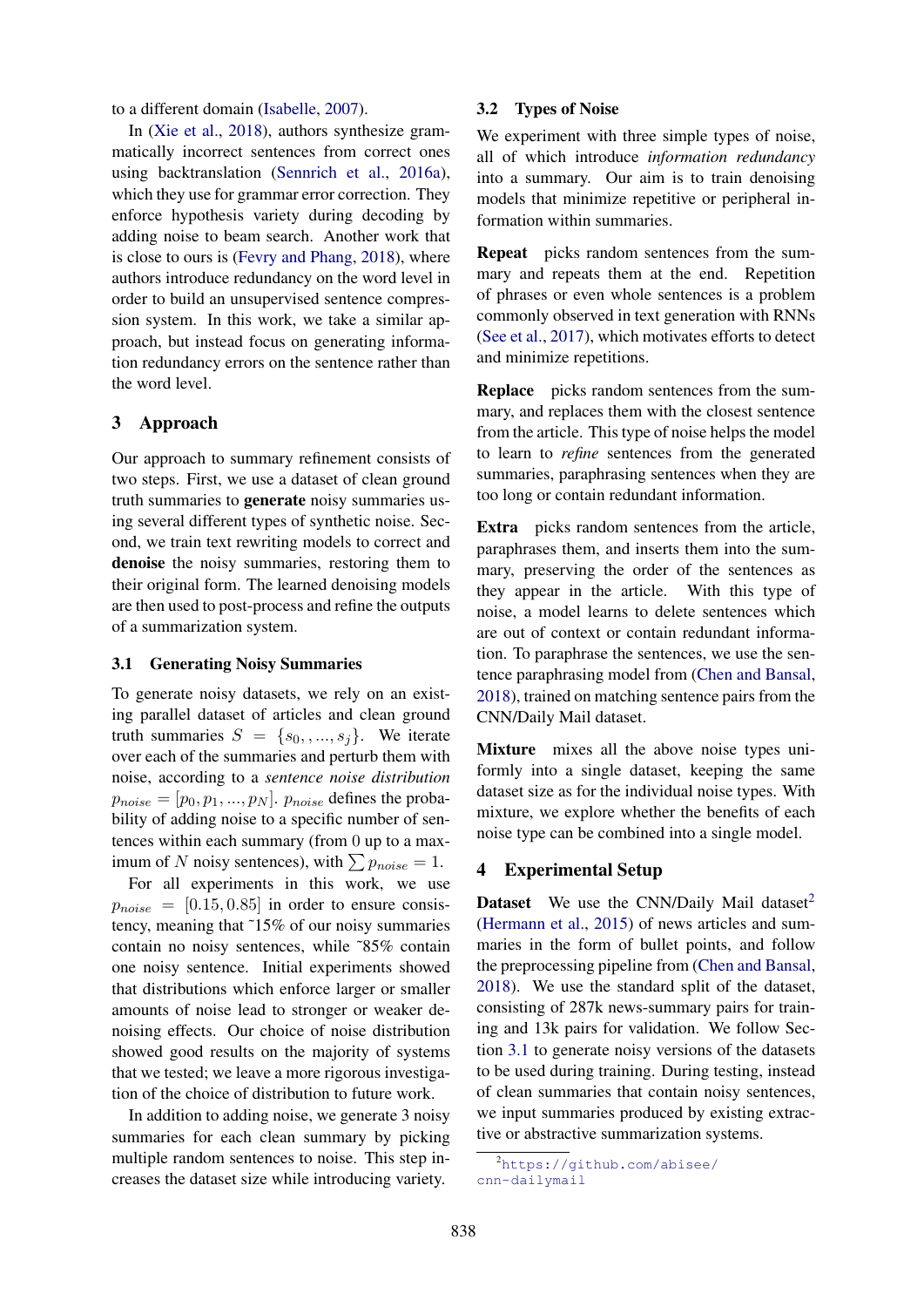<span id="page-2-4"></span>

Figure 2: Metric results (Rouge-1/2/L and Repeat rate) on denoising extractive summarization systems. The x-axis in all plots is the number of extracted sentences. human is the result of the ground truth summaries (only for the Repeat rate).

Denoising models For all of our denoising experiments, we use a standard bidirectional LSTM encoder-decoder model [\(Sutskever et al.,](#page-6-13) [2014\)](#page-6-13) with 1000 hidden units and an attention mechanism [\(Bahdanau et al.,](#page-6-14) [2014\)](#page-6-14), and train on the subword-level [\(Sennrich et al.,](#page-6-15) [2016b\)](#page-6-15), capping the vocabulary size to 50k tokens for all experi-ments<sup>[3](#page-2-1)</sup>. We train all models until convergence using the Adam optimizer [\(Kingma and Ba,](#page-6-16) [2015\)](#page-6-16).

In addition to our neural denoising models, we implement a simple denoising baseline, overlap, based on unigram overlap between sentences in a summary. overlap deletes sentences which overlap more than  $80\%^4$  $80\%^4$  with any other sentence in the summary and can therefore be considered as redundant.

Evaluation We report the ROUGE-1/2/L metrics [\(Lin,](#page-6-17) [2004\)](#page-6-17). We also report the *Repeat* rate [\(Nikolov et al.,](#page-6-18) [2018\)](#page-6-18)  $rep(s) = \frac{\sum_i o(\overline{s_i}, s_i)}{|s|}$  which is the average unigram overlap  $o$  of each sentence  $s_i$  in a text with the remainder of the text (where  $\overline{s_i}$ ) denotes the complement of sentence  $s_i$ ). Since the repeat rate measures the overlapping information across all sentences in a summary, lower values signify that a summary contains many unique sentences, while higher values indicate potential information repetition or redundancy within a summary.

### <span id="page-2-0"></span>5 Results

#### 5.1 Extractive Summarization

We experiment with denoising two extractive systems: LexRank [\(Erkan and Radev,](#page-6-19) [2004\)](#page-6-19) is an unsupervised graph-based approach which measures the centrality of each sentence with respect to the other sentences in the document. RNN-Ext is a more recent supervised LSTM sentence extractor module from [\(Chen and Bansal,](#page-6-3) [2018\)](#page-6-3), trained on the CNN/Daily Mail dataset. It extracts sentences from the article sequentially. Both extractive systems require the number of sentences to be extracted to be given as a hyperparameter, in our experiments we test with summary lengths ranging from 2 to 6 sentences<sup>[5](#page-2-3)</sup>.

The results on extractive summarization are in Figure [2a](#page-2-4) for *LexRank* and Figure [2b](#page-2-4) for *RNN-Ext*, where we plot the metric scores for varying numbers of extracted sentences for each of the two systems. For both LexRank and RNN-Ext, we observe ROUGE improvements after denoising over the baseline systems without denoising. The repeat and replace methods yielded more modest improvements of 0.5-1 ROUGE-L points, performing comparably to the simple overlap baseline. The most effective noise types are extra and mixture, yielding improvements of up to 2 ROUGE-L points for LexRank and up to 3.5 ROUGE-L points for RNN-Ext. The superior performance to overlap indicates that the addi-

<span id="page-2-1"></span> $3$ We use the fairseq library [https://github.](https://github.com/pytorch/fairseq) [com/pytorch/fairseq](https://github.com/pytorch/fairseq)

<span id="page-2-2"></span><sup>&</sup>lt;sup>4</sup>We empirically found that this threshold is sufficiently high to prevent unnecessary deletion and sufficiently low to detect near-identical sentences.

<span id="page-2-3"></span> $5$ The average sentence count of a summary in the CNN/Daily Mail dataset is 3.88.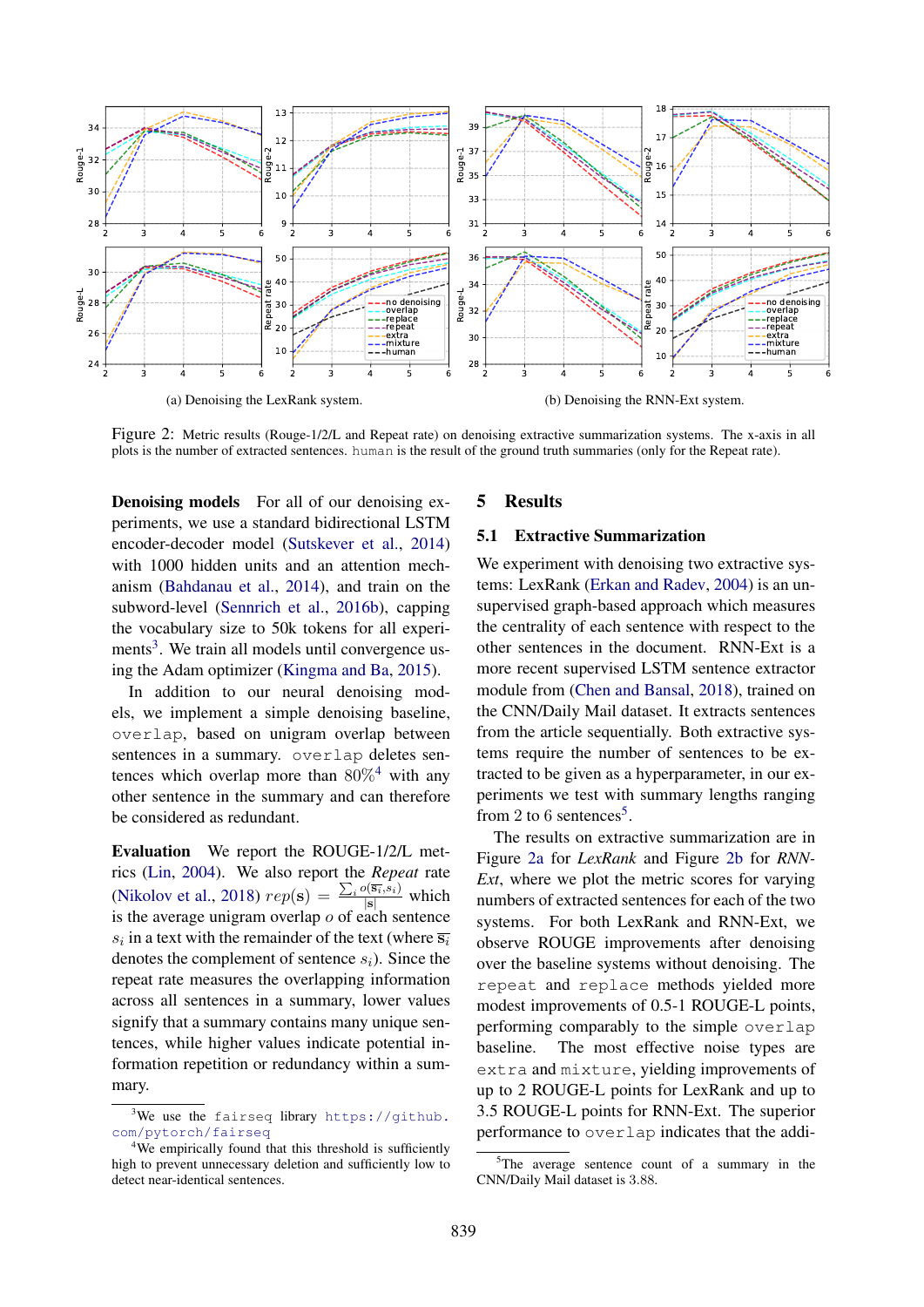<span id="page-3-1"></span>

| <b>System</b> | <b>Denoising approach</b> | <b>ROUGE-1</b> | ROUGE-2 | <b>ROUGE-L</b> | <b>Repeat</b> | #Sent | $#T$ ok |
|---------------|---------------------------|----------------|---------|----------------|---------------|-------|---------|
| Human         |                           |                |         |                | 28.86         | 3.88  | 61.21   |
| Article       |                           | 14.95          | 8.54    | 14.41          | 70.5          | 26.9  | 804     |
| Article       | Mixture                   | 30.47          | 13.97   | 28.24          | 53.43         | 10.67 | 304.7   |
| <b>RNN</b>    |                           | 35.61          | 15.04   | 32.7           | 51.9          | 2.93  | 58.46   |
| <b>RNN</b>    | Overlap                   | 36.41          | 15.92   | 33.73          | 26.84         | 2.39  | 47.31   |
| <b>RNN</b>    | Repeat                    | 36.5           | 15.94   | 33.79          | 27.65         | 2.41  | 48.34   |
| <b>RNN</b>    | Replace                   | 35.2           | 14.86   | 32.4           | 51.51         | 2.98  | 57.0    |
| <b>RNN</b>    | Extra                     | 33.95          | 14.58   | 31.2           | 37.19         | 2.21  | 42.82   |
| <b>RNN</b>    | Mixture                   | 35.08          | 15.3    | 32.44          | 27.27         | 2.2   | 42.14   |
| <b>RNN-RL</b> |                           | 40.88          | 17.8    | 38.54          | 39.29         | 4.93  | 72.82   |
| <b>RNN-RL</b> | Overlap                   | 40.76          | 17.69   | 38.43          | 37.71         | 4.83  | 71.02   |
| <b>RNN-RL</b> | Repeat                    | 40.84          | 17.76   | 38.49          | 38.78         | 4.86  | 71.69   |
| <b>RNN-RL</b> | Replace                   | 40.78          | 17.72   | 38.46          | 39.24         | 4.93  | 72.2    |
| <b>RNN-RL</b> | Extra                     | 39.12          | 16.7    | 36.76          | 34.04         | 3.84  | 55.43   |
| <b>RNN-RL</b> | Mixture                   | 40.11          | 17.33   | 37.76          | 35.45         | 4.18  | 61.15   |

Table 1: Results on denoising abstractive summarization. Repeat is the Repeat rate, while #Sent and #Tok are the average numbers of sentences or tokens in the summaries. Best ROUGE results for each model are in bold. *Human* is the result of the ground truth summaries, while *Article* uses the original article as the summary.

<span id="page-3-0"></span>

Figure 3: Number of sentence repetitions before and after denoising.

tional denoising operations learned by our models (see Figure [4a\)](#page-4-0) are beneficial and can lead to more polished summaries that also may contain abstractive elements.

The gains from denoising are greater for longer summaries of more than two sentences. Long summaries are more likely to be affected by redundancy. For shorter summaries, denoising might lead to deletion of important information, thus denoising needs to be applied more carefully in such cases. Furthermore, for all sentence lengths and noise types, we observe a reduction in the Repeat rate after denoising, demonstrating that our approach is effective at reducing redundancy.

In Table [1,](#page-3-1) we additionally include the result from using the whole articles (*Article*) as input to our mixture model. Denoising is effective in this case, indicating that our approach may be promising for developing abstractive summarization systems that are fully unsupervised, similar to recent work in unsupervised sentence compression [\(Fevry and Phang,](#page-6-11) [2018\)](#page-6-11).

#### 5.2 Abstractive Summarization

For abstractive summarization, we test two systems. The first is a standard LSTM encoder-

decoder model with an attention mechanism (*RNN*), identical to our denoising network from Section [4.](#page-1-4) The second, *RNN-RL*, is a stateof-the-art abstractive system proposed in [\(Chen](#page-6-3) [and Bansal,](#page-6-3) [2018\)](#page-6-3) that combines extractive and abstractive summarization using reinforcement learning. We train *RNN* ourselves, while for *RNN-RL*, we use the outputs provided by the authors.

Our metric results from denoising abstractive summarization are in Table [1.](#page-3-1) In Figure [3,](#page-3-0) we also compute the approximate number of sentence repetitions on the test set, by calculating the number of sentences that overlap significantly ( $> 80\%$ ) with at least one other sentence in the summary.

For the *RNN* model, the repeat noise helps to remove repetition, halving our repetition metric, while boosting the ROUGE scores. This result is similar to our much simpler overlap baseline based on sentence deletion. The other noise types help to reduce redundancy, bringing the *Repeat* rate closer to that of *Human* summaries. This, however, comes at the cost of a decrease in ROUGE. For *RNN-RL*, while denoising helps to reduce repetition, none of our noise types managed to yield ROUGE improvements. One reason for this may be that this model already comes with a built-in mechanism for reducing redundancy which relies on sentence reranking [\(Chen and Bansal,](#page-6-3) [2018\)](#page-6-3). However, as shown in Figure [3](#page-3-0) (and in our example in Table [2\)](#page-5-0), this model still generates many more sentence repetitions than found in human summaries. In overall, our approach is effective at reducing redundant information in abstractive summaries, how-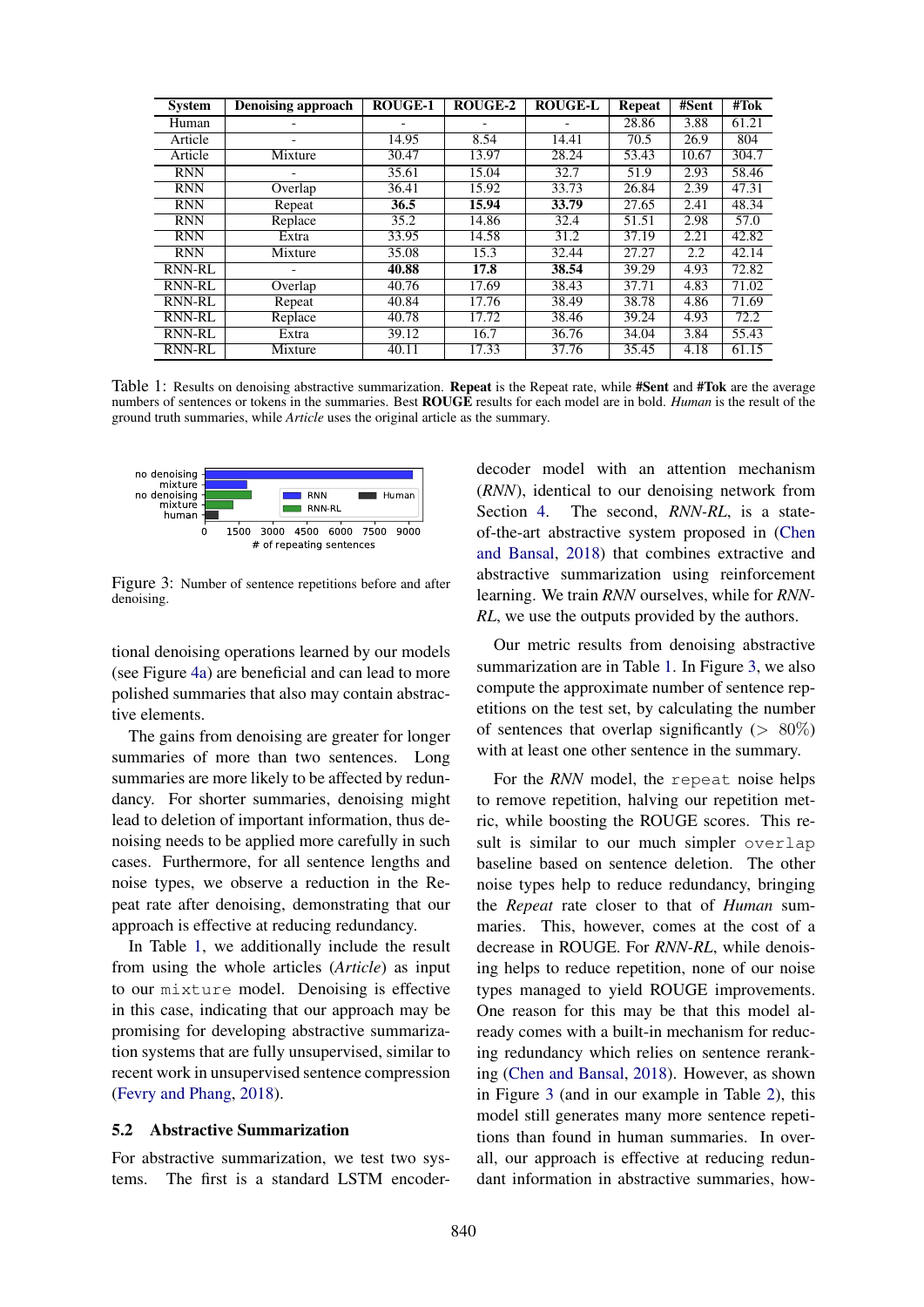<span id="page-4-0"></span>

(a) RNN-Ext extractive system, extracting 5 sentences.

(b) RNN abstractive system.

Figure 4: Types of denoising operations applied to an extractive (left) and an abstractive (right) system (averaged over our test set).

ever this comes with a potential loss of information, which can lead to a reduction in ROUGE. Thus, our denoising methods are currently better suited for extractive than for absctractive summarization. Our work therefore calls for the development of novel types of synthetic noise that target abstractive summarization.

# 5.3 Analysis of Model Outputs

In Figure [4,](#page-4-0) we quantify the types of operations (deletion or modification of one or more sentences, or no change) our denosing models performed on the summaries produced by the extractive *RNN-Ext* (Figure [4a\)](#page-4-0) and abstractive *RNN* system (Figure [4b\)](#page-4-0). The replace and repeat noises are the most conservative, leaving over 75% of the summaries unchanged. extra is the most prone to delete sentences, while repeat and replace are most prone to modify sentences. We see a similar pattern for both extractive and abstractive summarization, with an increase of deletion for longer summaries produced by the extractive system. This indicates that our approach flexibly learns to switch between operations depending on the properties of the noisy input summary.

In Table [2](#page-5-0) we show example outputs from denoising extractive and abstractive summaries produced for a sports article from our test set. All baseline summarization systems produced outputs that contain redundancy: for example, the first three sentences generated by the *RNN* system, and the 3rd and 4th sentences produced by the *RNN-RL* system are almost identical. To denoise the summaries, our models used diverse operations such as deletion of one or two sentences (e.g. *RNN* system, *Repeat* noise), rewriting (e.g. *RNN-RL*

system, *Replace* noise, where *"dinorah santana , the player s agent , said her client had rejected the offer of a three-year contract extension"* is paraphrased to *"the player s agent said she had rejected the offer of a three-year contract"*), or even a combination of deletion and rewriting (e.g. *RNN-RL* system, *Repeat* noise).

# 6 Conclusion

We proposed a general framework for improving the outputs of a text summarization system based on denoising. Our approach is independent of the type of the system, and is applicable to both abstractive and extractive summarization paradigms. It could be useful as a post-processing step in a text summarization pipeline, ensuring that the summaries meet specific standards related to length or quality.

Our approach is effective at reducing information repetition present in existing summarization systems, and can even lead to ROUGE improvements, especially for extractive summarization. Denoising abstractive summarization proved to be more challenging, and our simple noise types did not yield significant ROUGE improvements for a state-of-the-art system. Our focus in future work, will, therefore, be to estimate better models of the noise present in abstractive summarization, to reduce information redundancy without a loss in quality, as well as to target other aspects such as the grammaticality or cohesion of the summary.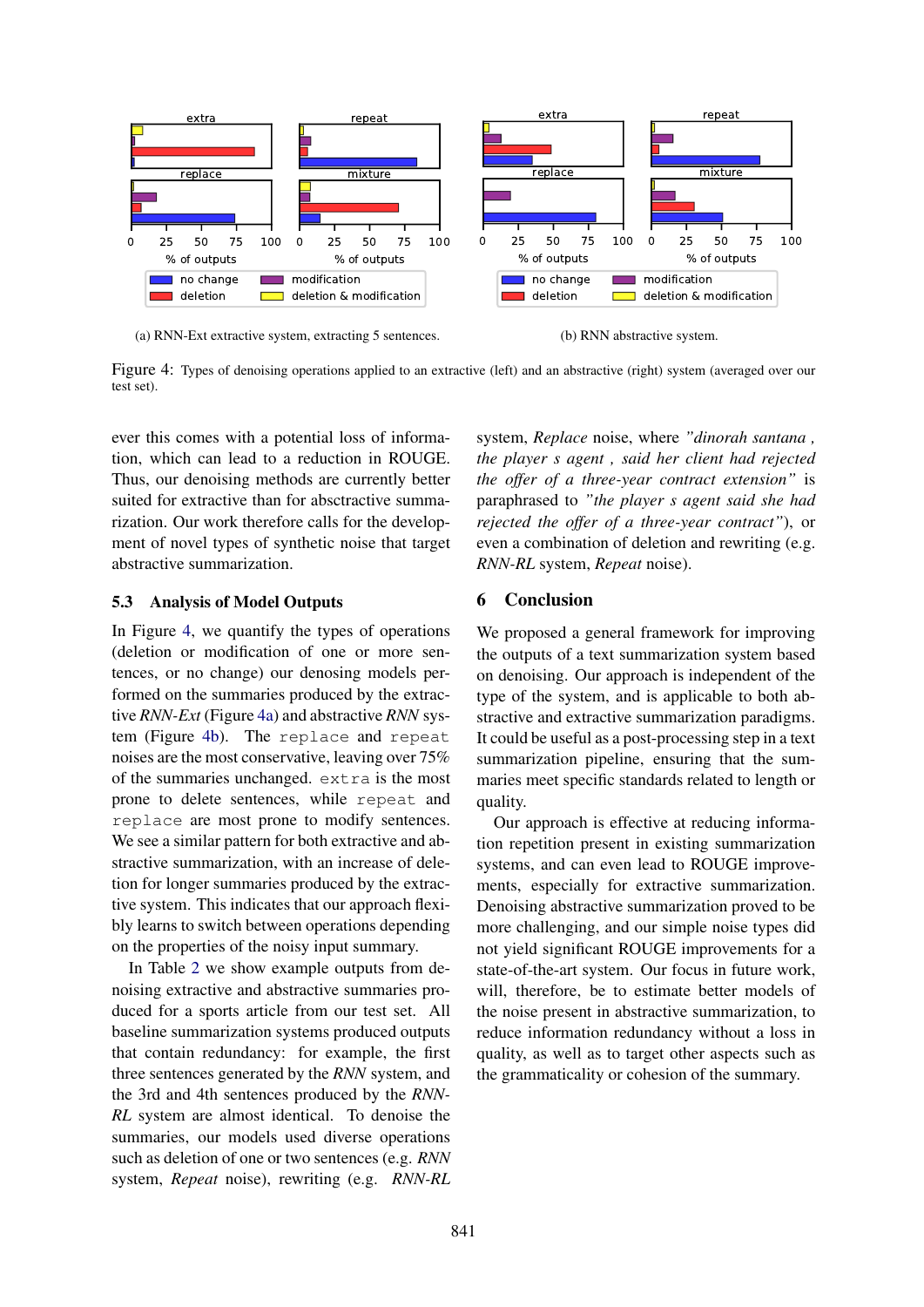<span id="page-5-0"></span>

| Ground truth ( $Rep=38.38$ ):                                                                                                                                                                                                                                                                                                                                                                                                                                                                                                                                                                                                                                                                                                                  |                                                                                                                                                                                                                                                                                                                                     |                                                                                                                                                                                                                                                                                                                                                                                         |  |  |  |  |  |  |
|------------------------------------------------------------------------------------------------------------------------------------------------------------------------------------------------------------------------------------------------------------------------------------------------------------------------------------------------------------------------------------------------------------------------------------------------------------------------------------------------------------------------------------------------------------------------------------------------------------------------------------------------------------------------------------------------------------------------------------------------|-------------------------------------------------------------------------------------------------------------------------------------------------------------------------------------------------------------------------------------------------------------------------------------------------------------------------------------|-----------------------------------------------------------------------------------------------------------------------------------------------------------------------------------------------------------------------------------------------------------------------------------------------------------------------------------------------------------------------------------------|--|--|--|--|--|--|
| 1. dani alves has spent seven seasons with the catalan giants<br>2. alves has four spanish titles to his name with barcelona                                                                                                                                                                                                                                                                                                                                                                                                                                                                                                                                                                                                                   |                                                                                                                                                                                                                                                                                                                                     |                                                                                                                                                                                                                                                                                                                                                                                         |  |  |  |  |  |  |
| 3. the brazil defender has also won the champions league twice with barca                                                                                                                                                                                                                                                                                                                                                                                                                                                                                                                                                                                                                                                                      |                                                                                                                                                                                                                                                                                                                                     |                                                                                                                                                                                                                                                                                                                                                                                         |  |  |  |  |  |  |
| <b>RNN-Ext-4</b>                                                                                                                                                                                                                                                                                                                                                                                                                                                                                                                                                                                                                                                                                                                               | <b>RNN</b>                                                                                                                                                                                                                                                                                                                          | <b>RNN-RL</b>                                                                                                                                                                                                                                                                                                                                                                           |  |  |  |  |  |  |
| <i>No denoising</i> $(R - 1 = 33.6, Rep = 45)$ :                                                                                                                                                                                                                                                                                                                                                                                                                                                                                                                                                                                                                                                                                               | <i>No denoising</i> $(R - 1 = 34, Rep = 79.6)$ :                                                                                                                                                                                                                                                                                    | No denoising $(R-I=3I, Rep=5I.6)$ :                                                                                                                                                                                                                                                                                                                                                     |  |  |  |  |  |  |
| 1. dani alves looks set to leave<br>barcelona this summer after his repre-<br>sentative confirmed the brazilian right-<br>back had rejected the club 's final con-<br>tract offer<br>2. alves has enjoyed seven successful<br>years at barcelona, winning four span-<br>ish titles and the champions league<br>twice<br>3. but the 31-year-old has been unable<br>to agree a new deal with the catalan<br>club and will leave the nou camp this<br>summer<br>4. dinorah santana, the player 's agent<br>and ex-wife, said at a press confer-<br>ence on thursday that her client had<br>rejected the offer of a three-year con-<br>tract extension, which was dependent<br>on the player taking part in 60 per cent<br>of matches for the club | 1. dani alves has been unable to agree<br>a new deal with catalan club<br>2. the brazilian has been unable to<br>agree a new deal with catalan club<br>3. alves has been unable to agree a<br>new deal with catalan club<br>4. alves has been linked with a num-<br>ber of clubs including manchester<br>united and manchester city | 1. dani alves looks set to leave<br>barcelona this summer<br>2. alves has enjoyed seven successful<br>years at barcelona<br>3. alves has been unable to agree a<br>deal with the catalan club<br>4. the 31-year-old has been unable to<br>agree a new deal<br>5. dinorah santana, the player 's agent<br>, said her client had rejected the offer<br>of a three-year contract extension |  |  |  |  |  |  |
| Replace (R-1=36.6, Rep=46.6):<br>1. Same<br>2. Same<br>3. Same<br>4. the player 's agent and ex-wife said<br>at a press conference on thursday that<br>her client had rejected the offer of a<br>three-year contract extension                                                                                                                                                                                                                                                                                                                                                                                                                                                                                                                 | Replace (R-1=34, Rep=79.6):<br>1. Same<br>2. Same<br>3. Same<br>4. Same                                                                                                                                                                                                                                                             | Replace (R-1=31, Rep=52.6):<br>1. Same<br>2. Same<br>3. Same<br>4. Same<br>5. the player 's agent said she had re-<br>jected the offer of a three-year contract                                                                                                                                                                                                                         |  |  |  |  |  |  |
| Repeat (R-1=33.6, Rep=45):                                                                                                                                                                                                                                                                                                                                                                                                                                                                                                                                                                                                                                                                                                                     | Repeat (R-1=28, Rep=41.4):                                                                                                                                                                                                                                                                                                          | Repeat (R-1=24.2, Rep=36.1):                                                                                                                                                                                                                                                                                                                                                            |  |  |  |  |  |  |
| 1. Same<br>2. Same<br>3. Same<br>4. Same                                                                                                                                                                                                                                                                                                                                                                                                                                                                                                                                                                                                                                                                                                       | 1. Same<br>2. Deleted<br>3. Deleted<br>4. Same                                                                                                                                                                                                                                                                                      | 1. Same<br>2. Same<br>3. Deleted<br>4. alves has been unable to agree a<br>new deal<br>5. Same                                                                                                                                                                                                                                                                                          |  |  |  |  |  |  |
| Extra $(R - 1 = 43.6, Rep = 36.8)$ :<br>1. Same<br>2. Same<br>3. the 31-year-old has been unable to<br>agree a new deal with the catalan club<br>and will leave the nou camp this sum-<br>mer<br>4. Deleted                                                                                                                                                                                                                                                                                                                                                                                                                                                                                                                                    | Extra $(R - 1 = 37.2, Rep = 92.8)$ :<br>1. Same<br>2. Same<br>3. Same<br>4. Deleted                                                                                                                                                                                                                                                 | Extra $(R - 1 = 37, Rep = 60.8)$ :<br>1. Same<br>2. Same<br>3. Same<br>4. Same<br>5. Deleted                                                                                                                                                                                                                                                                                            |  |  |  |  |  |  |
| Mixture ( $R$ -1=43, $Rep=36.2$ ):<br>1. Same<br>2. Same<br>3. Same<br>4. Deleted                                                                                                                                                                                                                                                                                                                                                                                                                                                                                                                                                                                                                                                              | Mixture ( $R-I=28$ , $Rep=41.43$ ):<br>1. Same<br>2. Deleted<br>3. Deleted<br>4. Same                                                                                                                                                                                                                                               | Mixture ( $R - l = 37$ , $Rep = 60.8$ ):<br>1. Same<br>2. Same<br>3. Same<br>4. Same<br>5. Deleted                                                                                                                                                                                                                                                                                      |  |  |  |  |  |  |

Table 2: Examples for denoising extractive and abstractive summarization. *Same* indicates a summary sentence has been unchanged, while *Deleted* indicates sentence deletion. In brackets, *R-1* denotes the *Rouge-1* score, while *Rep* denotes the *Repeat* rate.